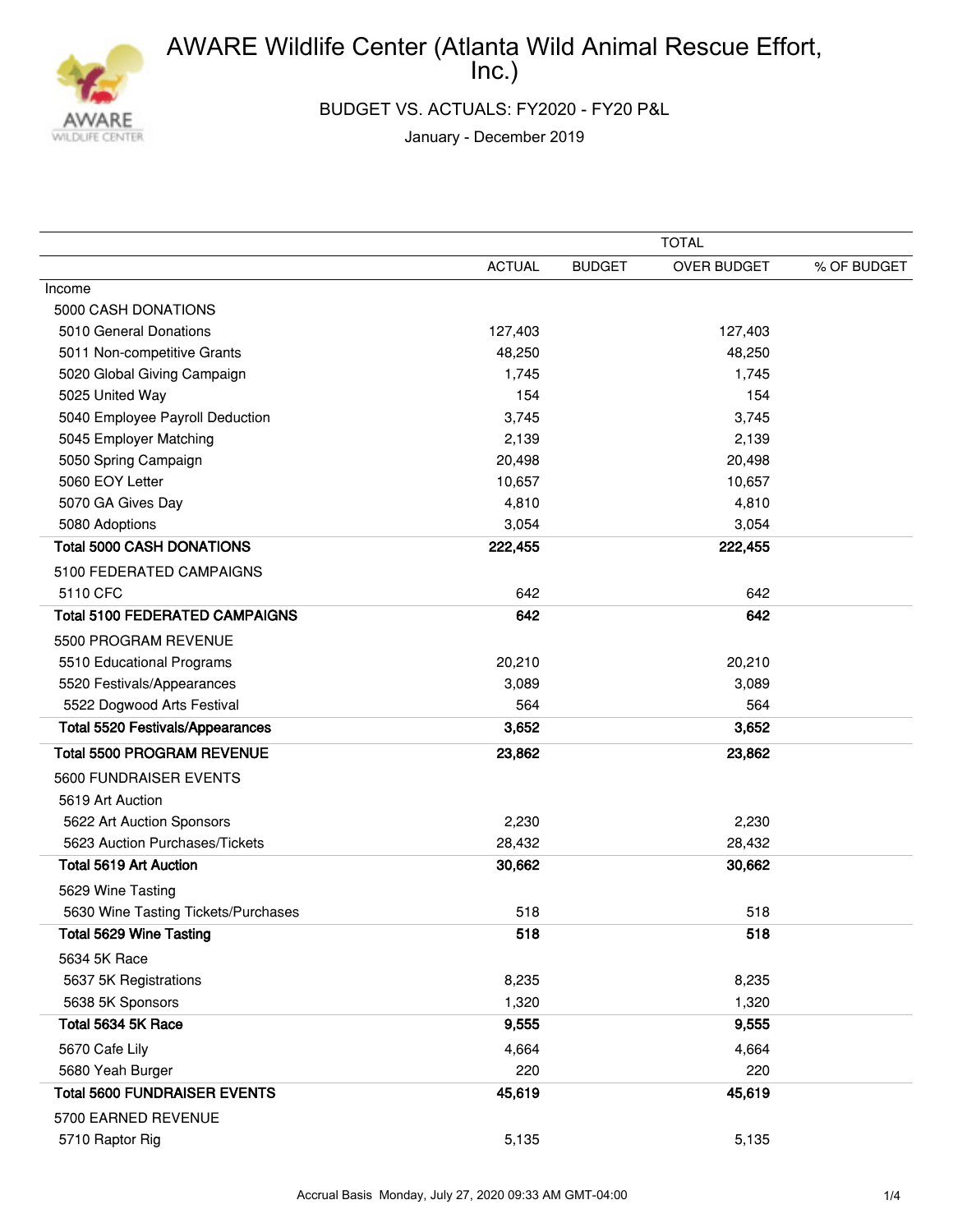

BUDGET VS. ACTUALS: FY2020 - FY20 P&L

January - December 2019

|                                           | <b>TOTAL</b>  |               |             |             |
|-------------------------------------------|---------------|---------------|-------------|-------------|
|                                           | <b>ACTUAL</b> | <b>BUDGET</b> | OVER BUDGET | % OF BUDGET |
| 5720 Gift Shop Sales                      | 2,940         |               | 2,940       |             |
| <b>Total 5700 EARNED REVENUE</b>          | 8,075         |               | 8,075       |             |
| 5900 MISCELLANEOUS INCOME                 |               |               |             |             |
| 5910 Interest Income                      | 380           |               | 380         |             |
| 5920 Reward Programs - Shopping           | 1,564         |               | 1,564       |             |
| 5925 Reward Programs - Financial          | 1,600         |               | 1,600       |             |
| 5930 Other Miscellaneous Income           | 350           |               | 350         |             |
| <b>Total 5900 MISCELLANEOUS INCOME</b>    | 3,894         |               | 3,894       |             |
| <b>Total Income</b>                       | \$304,547     | \$0           | \$304,547   | 0%          |
| Cost of Goods Sold                        |               |               |             |             |
| 1680 Cost of Good Sold New                | 895           |               | 895         |             |
| <b>Total Cost of Goods Sold</b>           | \$895         | \$0           | \$895       | 0%          |
| <b>GROSS PROFIT</b>                       | \$303,652     | \$0           | \$303,652   | 0%          |
| Expenses                                  |               |               |             |             |
| 6000 SALARIES                             | 2,572         |               | 2,572       |             |
| 6020 Non-exempt - Straight Time           | 119,772       |               | 119,772     |             |
| 6021 Non-Holiday Pay                      | 48,034        |               | 48,034      |             |
| 6022 Holiday Pay                          | 566           |               | 566         |             |
| Total 6020 Non-exempt - Straight Time     | 168,372       |               | 168,372     |             |
| 6025 Non-exempt - Overtime                | 637           |               | 637         |             |
| 6030 Exempt (Salaried)                    | 16,667        |               | 16,667      |             |
| <b>Total 6000 SALARIES</b>                | 188,248       |               | 188,248     |             |
| 6100 OTHER COMPENSATION                   |               |               |             |             |
| 6110 Bonuses                              | 7,500         |               | 7,500       |             |
| <b>Total 6100 OTHER COMPENSATION</b>      | 7,500         |               | 7,500       |             |
| 6200 PAYROLL TAXES                        | 3,884         |               | 3,884       |             |
| 6230 State Unemployment                   | 1,650         |               | 1,650       |             |
| 6240 Medicare                             | 2,639         |               | 2,639       |             |
| 6250 Social Security                      | 11,243        |               | 11,243      |             |
| <b>Total 6200 PAYROLL TAXES</b>           | 19,417        |               | 19,417      |             |
| 6500 FEES FOR SERVICES                    |               |               |             |             |
| 6570 Accounting                           | 1,000         |               | 1,000       |             |
| <b>Total 6500 FEES FOR SERVICES</b>       | 1,000         |               | 1,000       |             |
| 6600 ORGANIZATIONAL EXPENSES              |               |               |             |             |
| 6670 Licenses/Permits                     | 1,001         |               | 1,001       |             |
| <b>Total 6600 ORGANIZATIONAL EXPENSES</b> | 1,001         |               | 1,001       |             |
| 6800 STAFF EXPENSES                       |               |               |             |             |
| 6810 Prof. Licenses/Memberships           | 376           |               | 376         |             |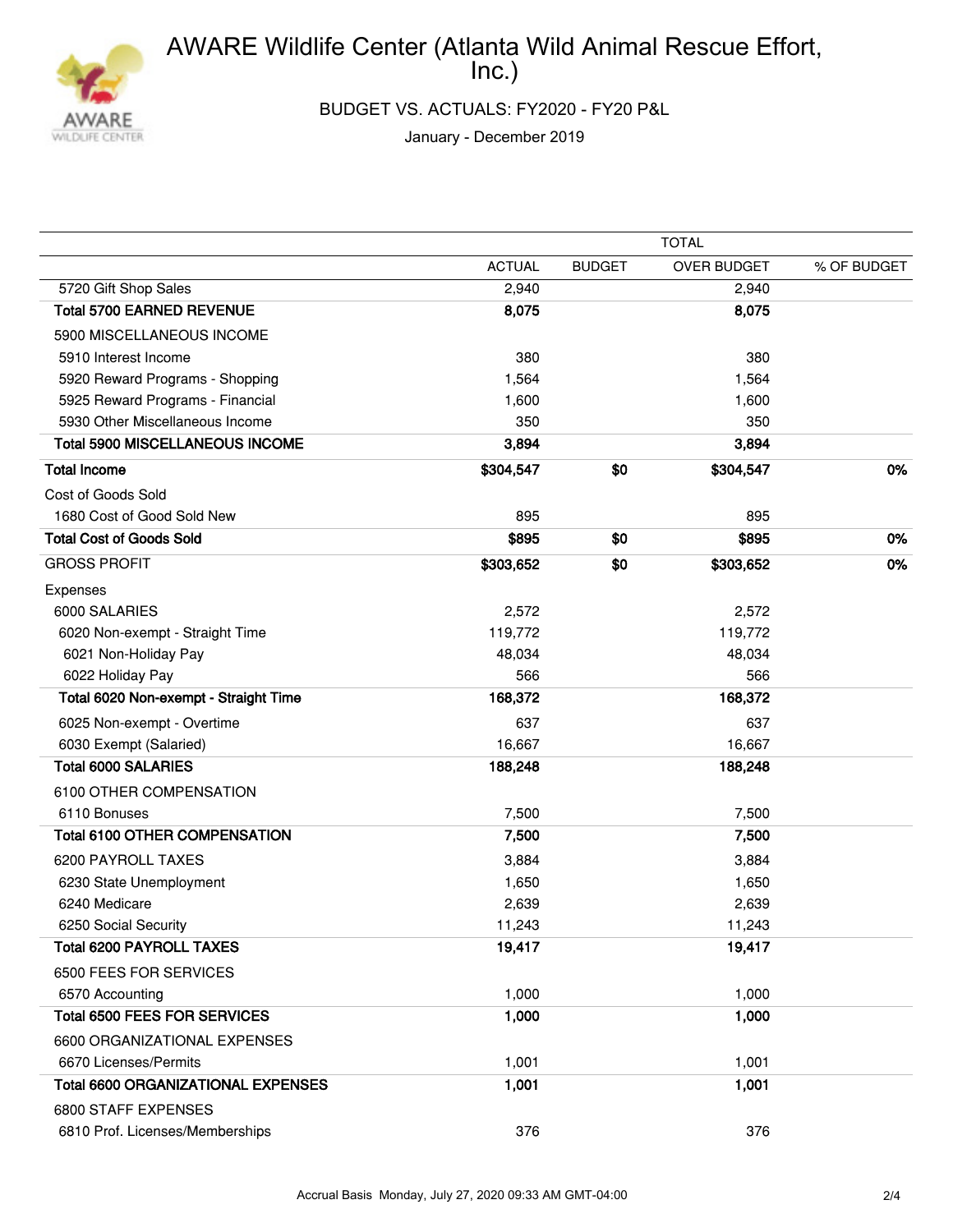

BUDGET VS. ACTUALS: FY2020 - FY20 P&L

January - December 2019

|                                           | <b>TOTAL</b>  |               |             |             |
|-------------------------------------------|---------------|---------------|-------------|-------------|
|                                           | <b>ACTUAL</b> | <b>BUDGET</b> | OVER BUDGET | % OF BUDGET |
| 6820 Staff Uniforms                       | 1,484         |               | 1,484       |             |
| 6840 Education/Conf Registration          | 380           |               | 380         |             |
| 6860 Staff Medical                        | 1,879         |               | 1,879       |             |
| <b>Total 6800 STAFF EXPENSES</b>          | 4,119         |               | 4,119       |             |
| 6900 VOLUNTEER EXPENSES                   |               |               |             |             |
| 6910 Volunteer Events                     | 1,952         |               | 1,952       |             |
| 6940 Volunteer Misc                       | 43            |               | 43          |             |
| <b>Total 6900 VOLUNTEER EXPENSES</b>      | 1,995         |               | 1,995       |             |
| 7000 OFFICE EXPENSES                      |               |               |             |             |
| 7010 Office Supplies                      | 226           |               | 226         |             |
| 7020 Postage/Shipping                     | 321           |               | 321         |             |
| 7030 Printing                             | 89            |               | 89          |             |
| 7062 EOY Letter                           | 1,508         |               | 1,508       |             |
| 7070 Bank/Credit Card Fees                |               |               |             |             |
| 7072 EFT Fees                             | 9             |               | 9           |             |
| Total 7070 Bank/Credit Card Fees          | 9             |               | 9           |             |
| 7080 Financial Trans Charges              | 45            |               | 45          |             |
| 7081 PayPal Fees                          | 449           |               | 449         |             |
| 7082 TSYS (TransFirst) Fees               | 4             |               | 4           |             |
| 7083 Global Giving Transaction Chg        | 94            |               | 94          |             |
| 7084 Credit Card Merchant Fees            | 3,163         |               | 3,163       |             |
| 7086 Benevity Fees                        | 120           |               | 120         |             |
| <b>Total 7080 Financial Trans Charges</b> | 3,875         |               | 3,875       |             |
| <b>Total 7000 OFFICE EXPENSES</b>         | 6,029         |               | 6,029       |             |
| 7200 INFORMATION TECHNOLOGY               |               |               |             |             |
| 7210 Software                             | 882           |               | 882         |             |
| 7215 Payroll Direct Deposit               | 677           |               | 677         |             |
| 7220 Telecom Services                     | 2,277         |               | 2,277       |             |
| 7230 Web Site                             | 583           |               | 583         |             |
| 7240 Email Communication                  | 1,180         |               | 1,180       |             |
| <b>Total 7200 INFORMATION TECHNOLOGY</b>  | 5,600         |               | 5,600       |             |
| 7300 OCCUPANCY/FACILITIES                 |               |               |             |             |
| 7310 Building Materials                   | 1,640         |               | 1,640       |             |
| 7315 Equipment                            | 1,057         |               | 1,057       |             |
| 7318 Equip. Rental                        | 2,248         |               | 2,248       |             |
| 7320 Building Maintenance                 | 442           |               | 442         |             |
| 7335 Facility Supplies                    | 4             |               | 4           |             |
| <b>Total 7300 OCCUPANCY/FACILITIES</b>    | 5,391         |               | 5,391       |             |

7900 DEPRECIATION